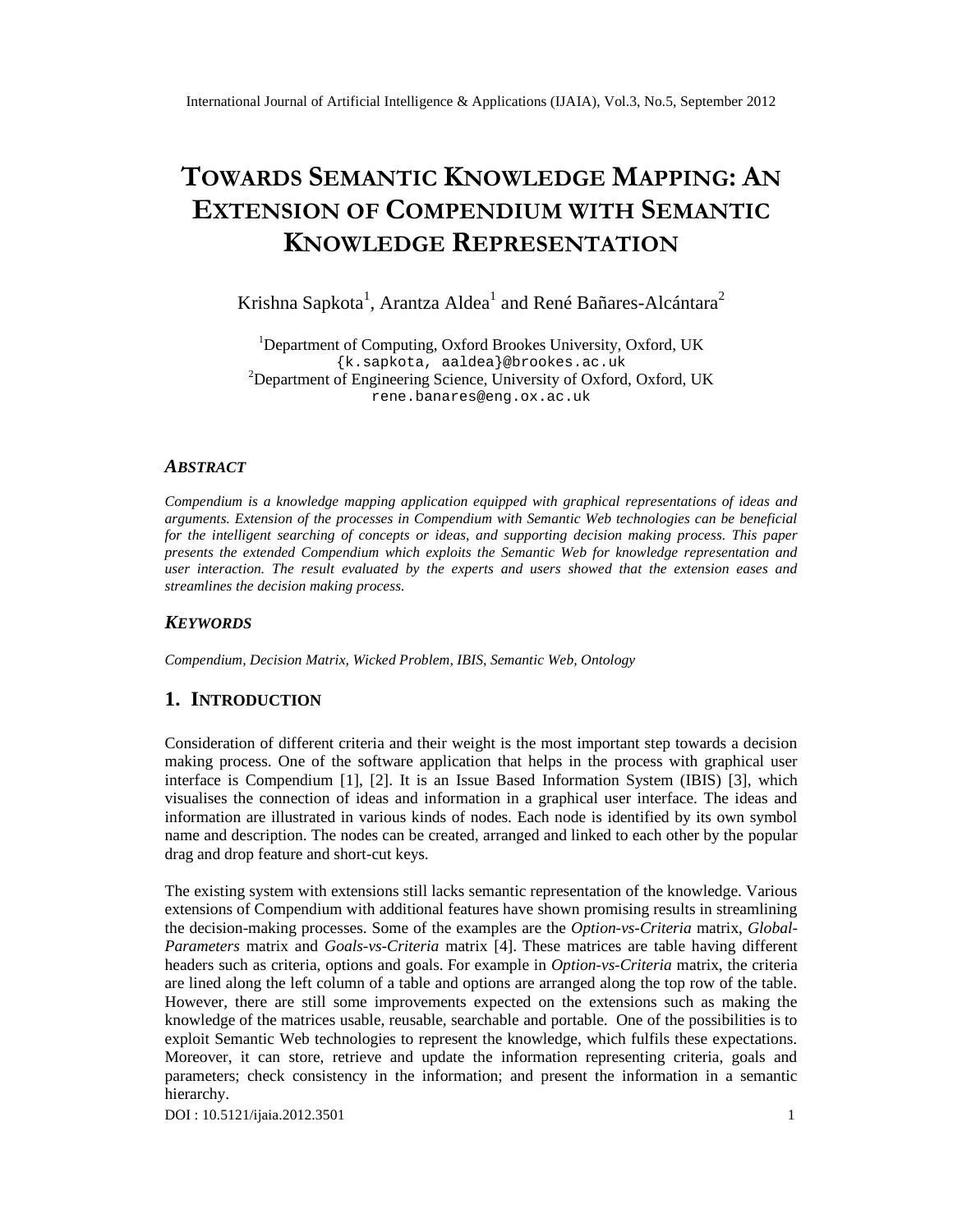This paper focuses on exploiting Semantic Web technologies in order to make the decision matrices [4] more meaningful and reusable. One of such technologies is domain ontology, which describes states and processes of a domain. In this work, the ontology representing the knowledge of matrices in Compendium was created manually with help from domain experts. The knowledge was provided with options to check consistency and export into several useful formats. This paper extends the decision matrices presented in [4] with Semantic Web technologies. Therefore, processes and goals of these matrices are not the scope and the contribution of this paper. The following are the of contributions of this paper;

- (1) **Explicit representation of knowledge**: It makes the implicit information explicit that is imbedded in various decision matrices such as *Option-vs-Criteria* marix, *Global-Parameters* matrix and *Goals-vs-Criteria* matrix.
- (2) **Reusability of the existing tools**: It increases the reusability of the existing tools incorporating the matrices by adopting the Semantic Web technologies. Furthermore, the knowledge is more adaptable, portable and shareable as it is represented in a  $W3C<sup>1</sup>$ standard format.
- (3) **User friendly interface**: In addition to representing the knowledge in a homogeneous and standard format, the current work extends the system with Semantic Web oriented user interface. In particular, for users are guided with useful information in each step of the decision making process.

The rest of the paper is organised as follows. The background of Compendium is described in section 2. Some earlier approaches of adding useful functionalities to Compendium are presented in section 3. Section 4 describes the extended Compendium with new features and integration of Semantic Web technologies 6. The section 7 concludes the paper with recommended works.

## **2. BACKGROUND**

Compendium is a knowledge mapping software tool developed by Open University, which uses IBIS and has been developed over a decade [3]. The major elements of the IBIS are topics, issues and positions. A topic defines the overall view of a problem that needs solving. The issues are also referred to as questions or problems that need to be answered. Likewise, the positions or alternative-positions represent the possible solutions or answers. The issues are also associated with arguments, which describe the pros and cons of a position or another argument.

A topic representing a problem can be very complex and is referred to as *Wicked Problem* [5]. In an IBIS, the system deals with every issue related to a topic and finally come to an overall solution. However, while treating an issue, another issue may arise. The newly emerged issue may create further issues. The new and the subsequent issues are treated in the same way as the main issue. In a practical scenario, while solving a problem, a complex and nested structure of problems is formed which are called *Wicked Problems*. They are extremely hard or almost impossible to solve due to their contradictory, incomplete and everchanging requirements, and are very difficult to recognise [5].

The Compendium has been developed as a result of evolution in IBIS. There have been so many changes and developments in IBIS since its inception. The most significant progress was the development of graphical IBIS also referred to as gIBIS [6], where issues and positions are visualised graphically as distinct nodes. It was designed to work in a team of people who are working on the same project, which assisted the team members to understand and work in collaboration. Since its popularity spread over, there had been several attempts to make similar kinds of systems. One of the most successful and popular systems is Compendium.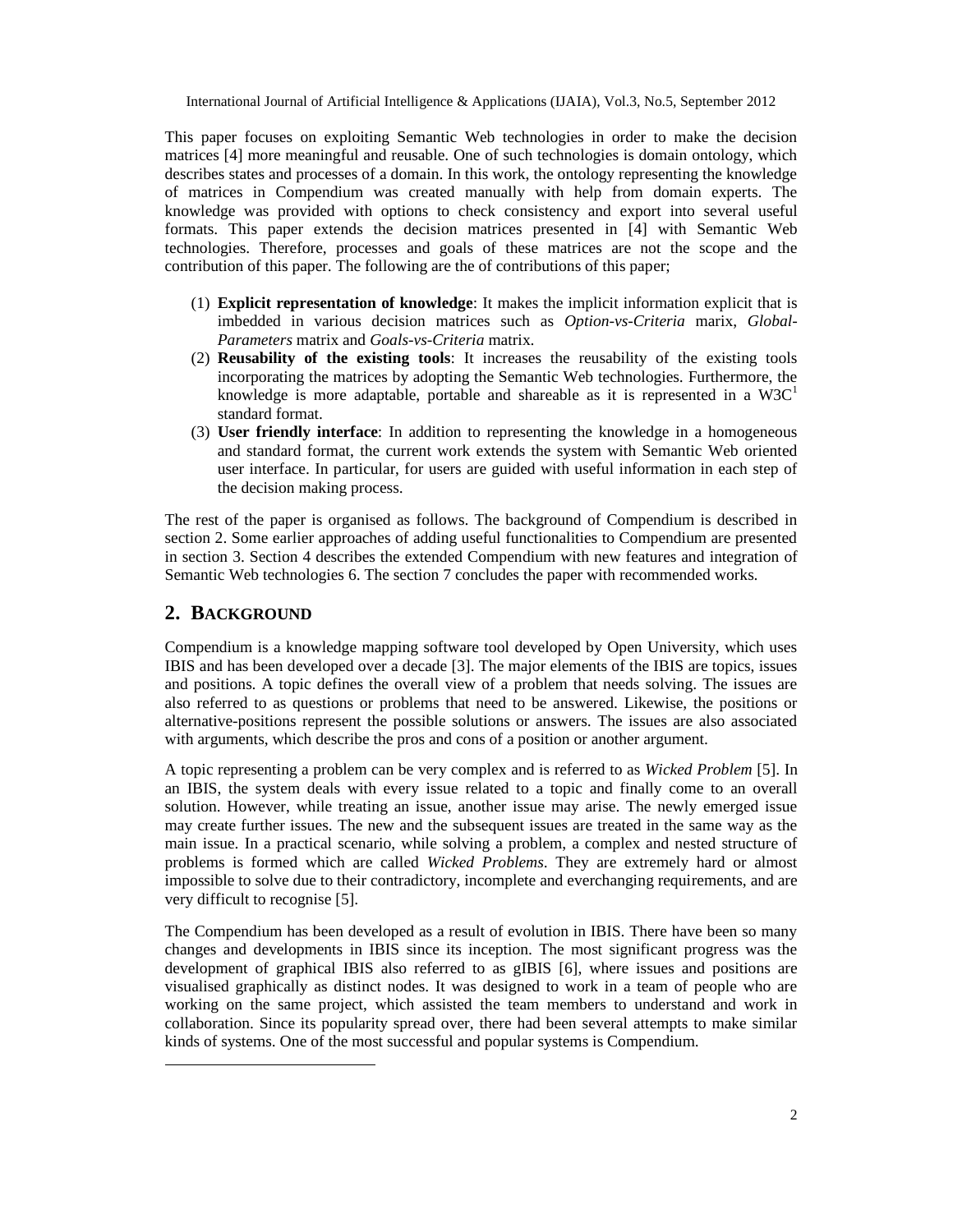The advantage of graphical IBIS in Compendium is that the whole design of problem-solving process can be visualized as a tree, and problems can be visually tackled from leaf to root. It makes the process transparent, as the progress of selecting position for an issue can be clearly visualised, and the team will be aware of the depth of the problem more accurately. Compendium illustrates ideas and information via various kinds of nodes, which have their own symbols, names and description. The nodes can be created, arranged, rearranged and linked together by the convenient drag and drop feature, and short-cut keys. Figure 1 shows the different types of nodes in the working environment of Compendium. These features in Compendium enable dynamic visual modelling and mapping of dialogs and arguments. They also help in interchanging each other's idea and information in a team in an efficient way, which expedites and streamlines decision-making processes.

There are three elements in Compendium namely 1) hypermedia concept mapping, 2) conceptual framework and 3) meeting facilitation. In the concept mapping element, the issues, positions and options are visually represented to show their inter connection in the form of a map. The map can be populated with the issues, and the issues are connected with the possible solutions and their pros and cons. In the conceptual framework element, most common problems can be tackled by using some templates. The templates are created by following standard operating procedures, best practices and some other appropriate approaches. In the meeting facilitation element, the discussions, arguments and the subsequent decision made in a meeting are recorded. This process is also referred as Dialog Mapping.



Figure 1 : Compendium home window [1].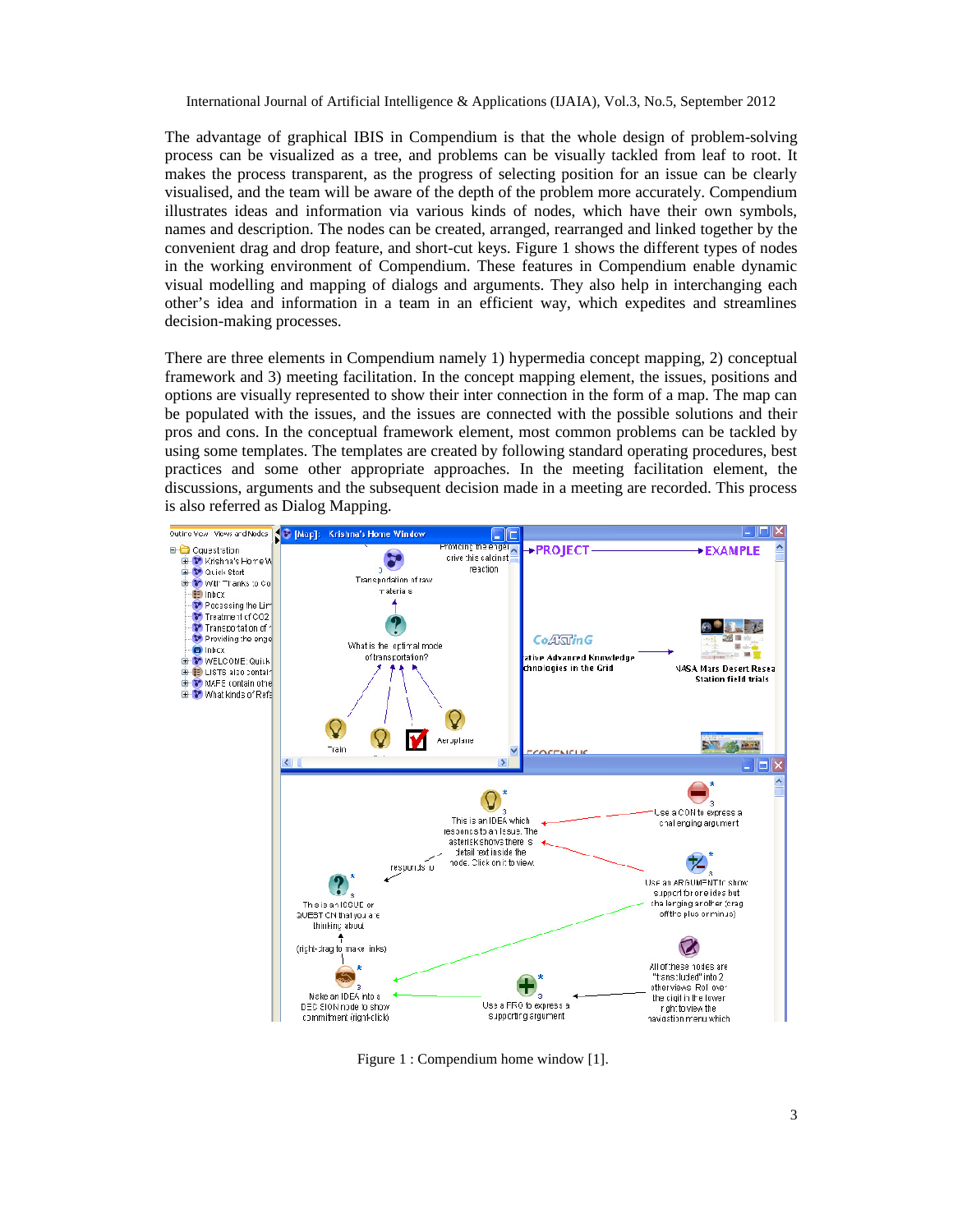## **3. EXTENDED COMPENDIUM WITH DECISION MATRICES**

A team at Oxford Brookes University and University of Oxford [4] extended Compendium by creating and integrating useful tools to support the decision-making process. The key extensions are the decision related matrices such as *Option-vs-Criteria* matrix, *Goals-vs-Criteria* matrix, *Global-Parameters* matrix and *Design-Rationale* [4], [7], [8]. In the previous version of Compendium, the above matrices were represented in external spreadsheet files. The extended Compendium provided the facilities of entering, deleting, editing and updating the matrix visually in an integrated environment. The users found the extended Compendium as very useful, as it eliminated the complication involved in importing external files and having to establish connections with external applications in order to edit and update the information. The graphical representation of the matrix in the integrated Compendium is depicted in Figure 2.



Figure 2: *Options vs Criteria* Matrix tab for the Issue node

The *Options-vs-Criteria* matrix facilitates the selection of the best option from the all the available options considering the relevant criteria [9]. This matrix is associated with every question node, where every alternative can be evaluated against a set of criteria. It is visually represented as a table by placing the options along the top row and criteria along the left column. Each criterion is supplied with its weight, which represents its degree of importance in the decision process. Figure 2 shows the *Options-vs-Criteria* matrix created by the team. This matrix was implemented in a decision supporting tool called DRAMA [7], which was used in wastewater plants. It recorded all the design objectives, selected and rejected options and all the decisions made.

*Decision Rationale* explains the reason behind a decision made by going through all the options and their criteria available [10]. Using this information in the future will be particularly helpful to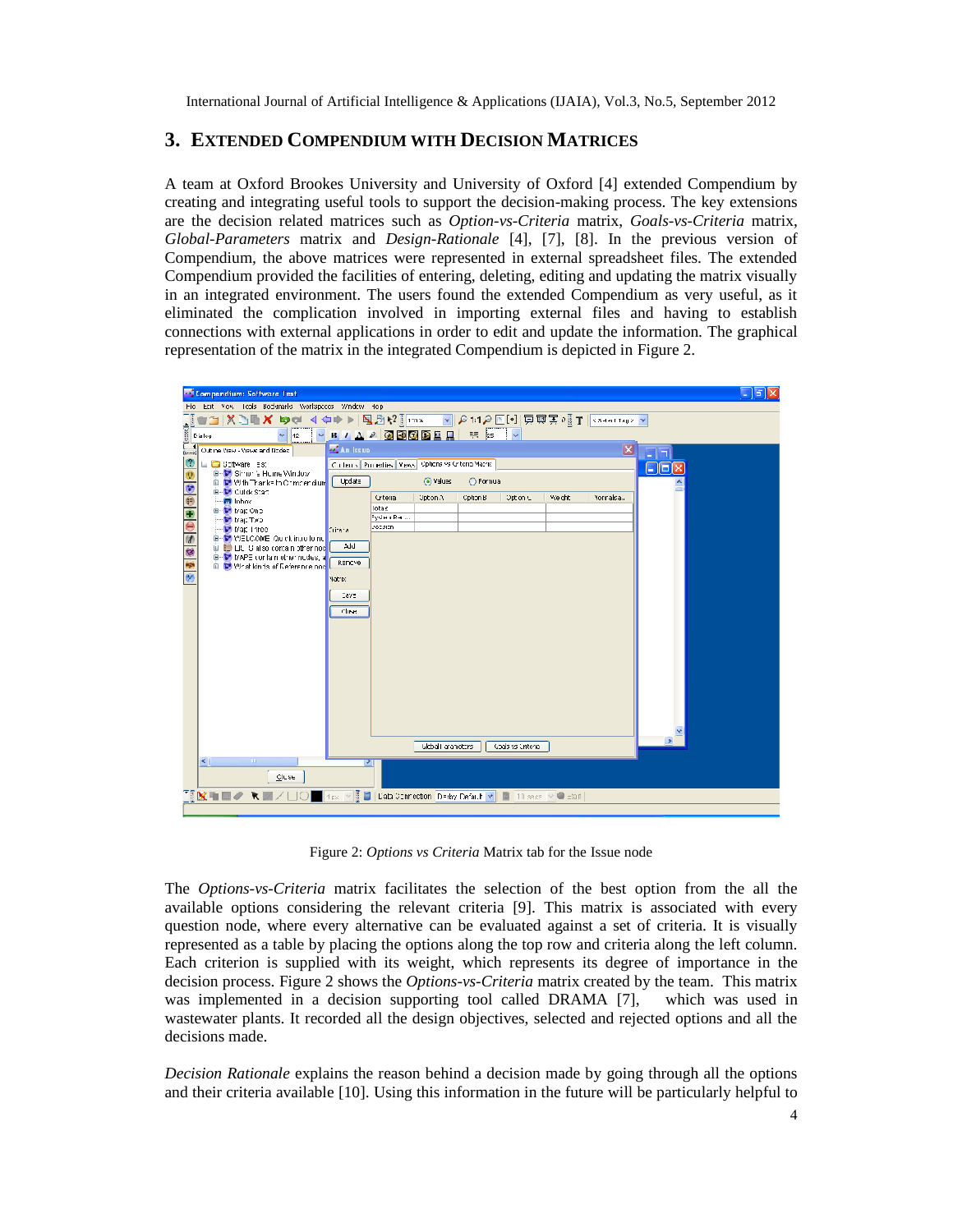analyse the effects of changing some of the micro decisions on overall decision. A decision made at a point of time could be inappropriate at another time. For an example, if there were options to choose from materials x, y and z and the cost of x was cheaper a year ago but now y is the cheapest. In this case, the decision to choose material based on its cost has changed and has an impact on subsequent decisions, which have been re-evaluated.

Representing the information embedded in the matrices explicitly can make the process more meaningful and less error-prone. This can be reified by utilising the Semantic Web technologies. Furthermore, creation of these matrices could be semantically guided and consistently maintained and updated. Therefore, the goal of this project has been to exploit Semantic Web technologies in order to support the development and integration of the desired functionalities to Compendium, which is described in the next section.

## **4. ADDING SEMANTICS TO COMPENDIUM**

This section explains the process of representing the information in Semantic Web technology, which is required for the *Options-vs-Criteria* matrix and its dependent matrices in Compendium. Representing the information explicitly for shared conceptualisation facilitates the users to work together, reuse the information and distribute them in an efficient way [11]. In the newly extended Compendium, Semantic-Compendium, it enables users to be guided through the process of creation, selection, removal and update of the options, criteria and parameters in Compendium. An example of how the selection of criteria is guided by the newly extended system is depicted in

Figure 3. Furthermore, it facilitates the decision-making process. This section describes the process of ontology creation with the use of Protégé OWL Editor, and it also explains the interactions between the information in the ontology and Compendium. The relevant information is presented to users for matrices creation. The users are guided through the process of information selection while creating and manipulating the decision matrix and its dependent matrices. Once new information or instruction is created, added or changed, the users are able to save them in the ontology maintaining its consistency and structure. The overall processes are described under the following four phases.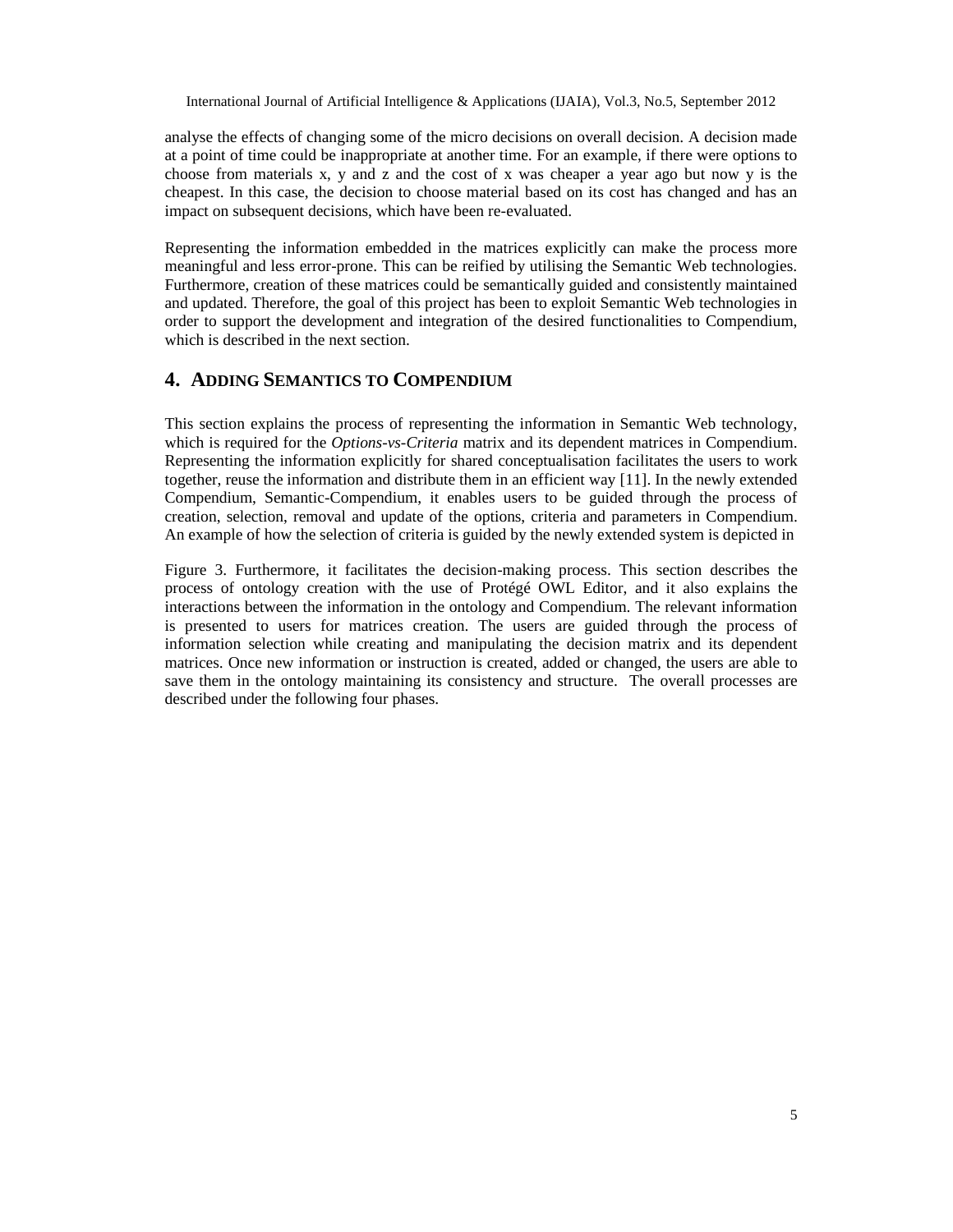

International Journal of Artificial Intelligence & Applications (IJAIA), Vol.3, No.5, September 2012

Figure 3: *Options-vs-Criteria* matrix and selection of new Criterion

#### **4.1. Compendium Ontology Creation**

A domain ontology describing the states and processes of Compendium was created manually using Protégé OWL Editor. The three important elements of the ontology are classes, individuals and properties. The classes are the concepts representing the entities and their important aspects. The individuals are the entities that fall under some classes. Let's take an example of **Human** as a class. Among the entities that fall under this class are **MichelleObama** and **BarackObama**; therefore considered as the individuals of **Human**. There are two types of properties associated with classes and individuals; object property and data-type property. The property holds two values on its two ends and the property itself sits in the middle. The value on the left is called domain and that on the right is called the range. The object property relates two individuals such as, in the above example, the object property **hasWife** relates **BarackObama** with **MichelleObama** as its domain and range respectively. The data-type property relates individuals with some data-type values such as string, integer, double and date. For example, in the above example, the data-type property **hasPostion** relates individual **BarackObama** with string value "**President**". There is a general practice that each object property is supplied with its inverse property, where the individuals of the domain and range are flipped on the right and left respectively. The inverse property also helps in making implicit information explicit. Besides, there are two other common terms that appear in ontology description namely T-Box and A-Box. In a simplified interpretation, the T-Box can be regarded as ontology with classes and axioms without individuals. Classes represent the concepts, and the axioms specify how the classes can be determined and are related to each other. Likewise, the A-Box represents the individuals and their properties.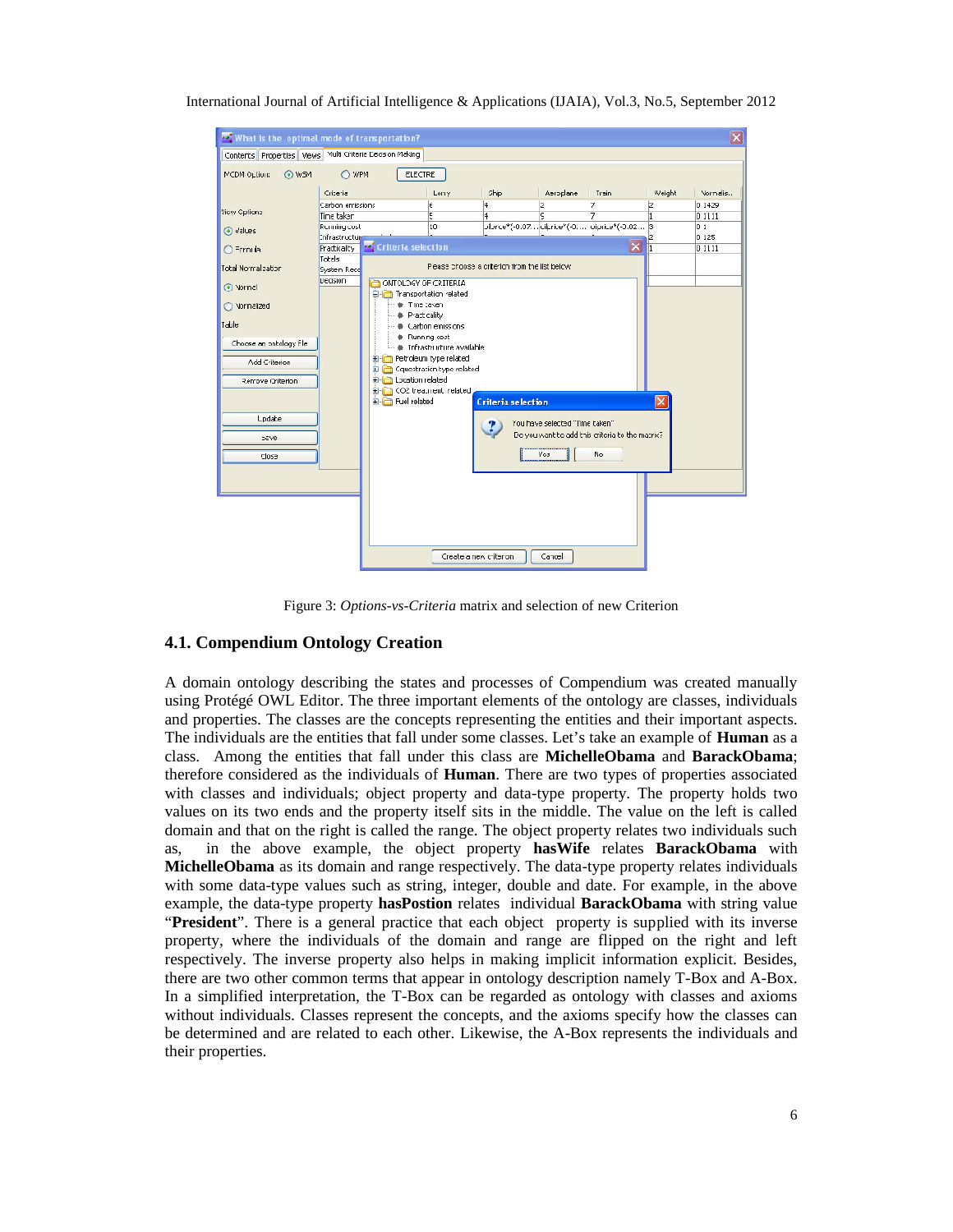The concepts in the ontology are organise in such a way that they correspond to the entities in Compendium, and they were developed under a class called **Compendium\_Component**. The immediate subclasses under this class are **Issue**, **Position**, **Criteria** and **Parameter**. The layer containing these four classes is called upper layer. Another layer of subclasses of the upper layer classes was created and called the lower layer. The classes in the lower layer were populated with individuals and their description.

Figure 4 illustrates the T-Box of the ontology.



Figure 4: T-Box of Compendium.owl ontology

The properties creation is also an important and more thoughtful task in ontology engineering. The *Object Properties* created in the ontology are **hasCriteria, hasDecision, hasIssue, hasPosition, hasRecommendation**. It follows that each object property is coupled with its inverse property. As a result, a set of inverse property was created such as **isCriteriaOf, isDecisionOf, isIssueOf, isPositionOf, isRecommendationOf**. Let's take an example of an *Object Property*, **hasCriteria,** whose domain can have values from the union of **Position** and **Goal,** where as its range can only have values from **Criteria**.

Figure 5 illustrates Protégé OWL Editor Environment with the ontology showing some individuals and properties.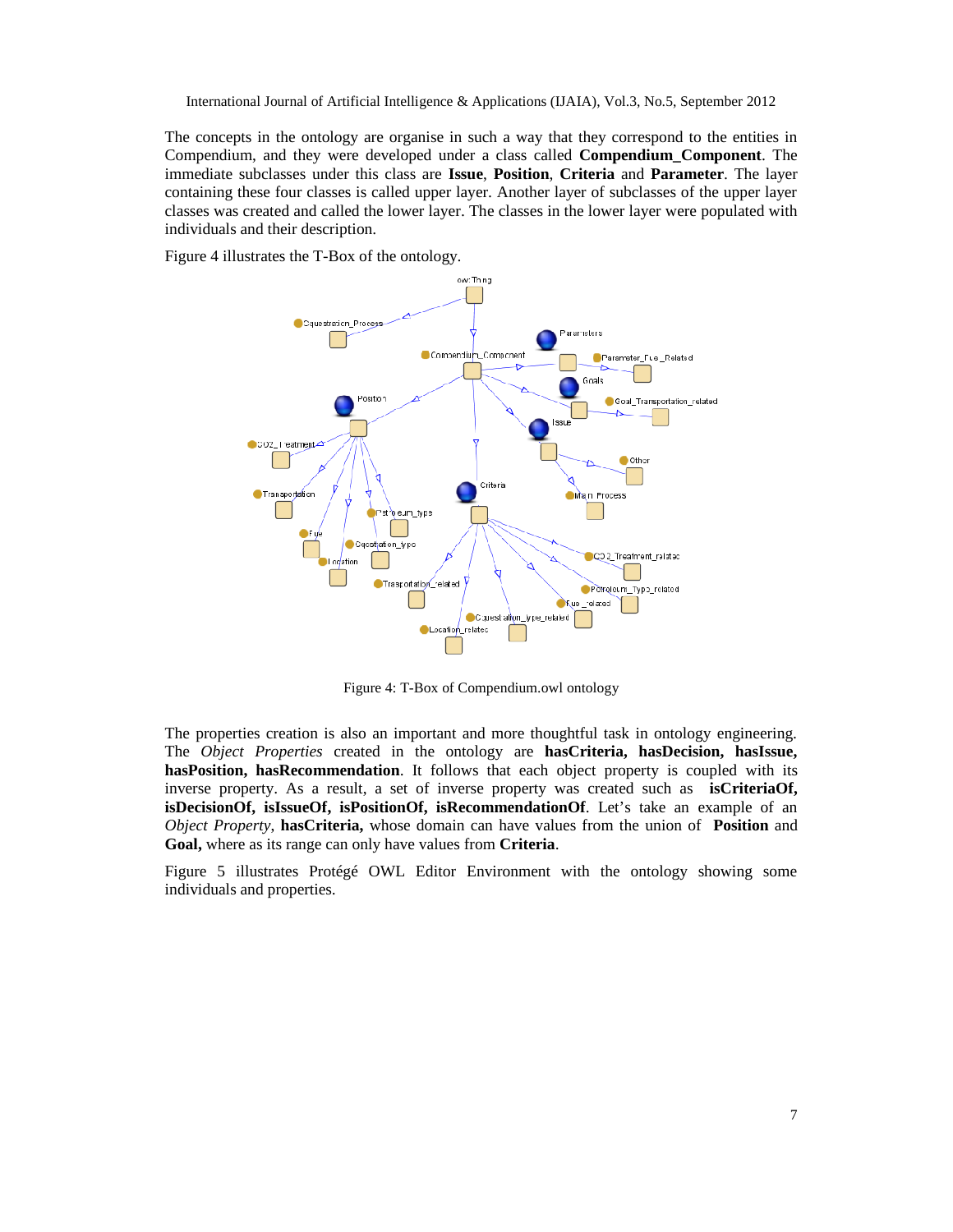

International Journal of Artificial Intelligence & Applications (IJAIA), Vol.3, No.5, September 2012

Figure 5: *Compendium.owl* ontology in Protégé-OWL Editor

#### **4.3. Connection between the Ontology and Compendium**

In order to work with ontologies in Java, there requires some communications between these technologies. Different applications and technologies use different data structures and function calls, which make the communication among the applications difficult. It can be alleviated by the use of Application Programming Interfaces (API). A Java API for ontology, Jena [12] acts as a bridge between ontology and Java. Jena retrieves the information in the ontology and converts it into a model which can be manipulated Sparql Query Language (SPARQL) [12]. In particular, the model can be queried, modified and updated using SPARQL. Jena also facilitates SPARQL features in Java. Figure 6 depicts the flow of information from ontology to Compendium.



Figure 6: Connection and flow of information in the systems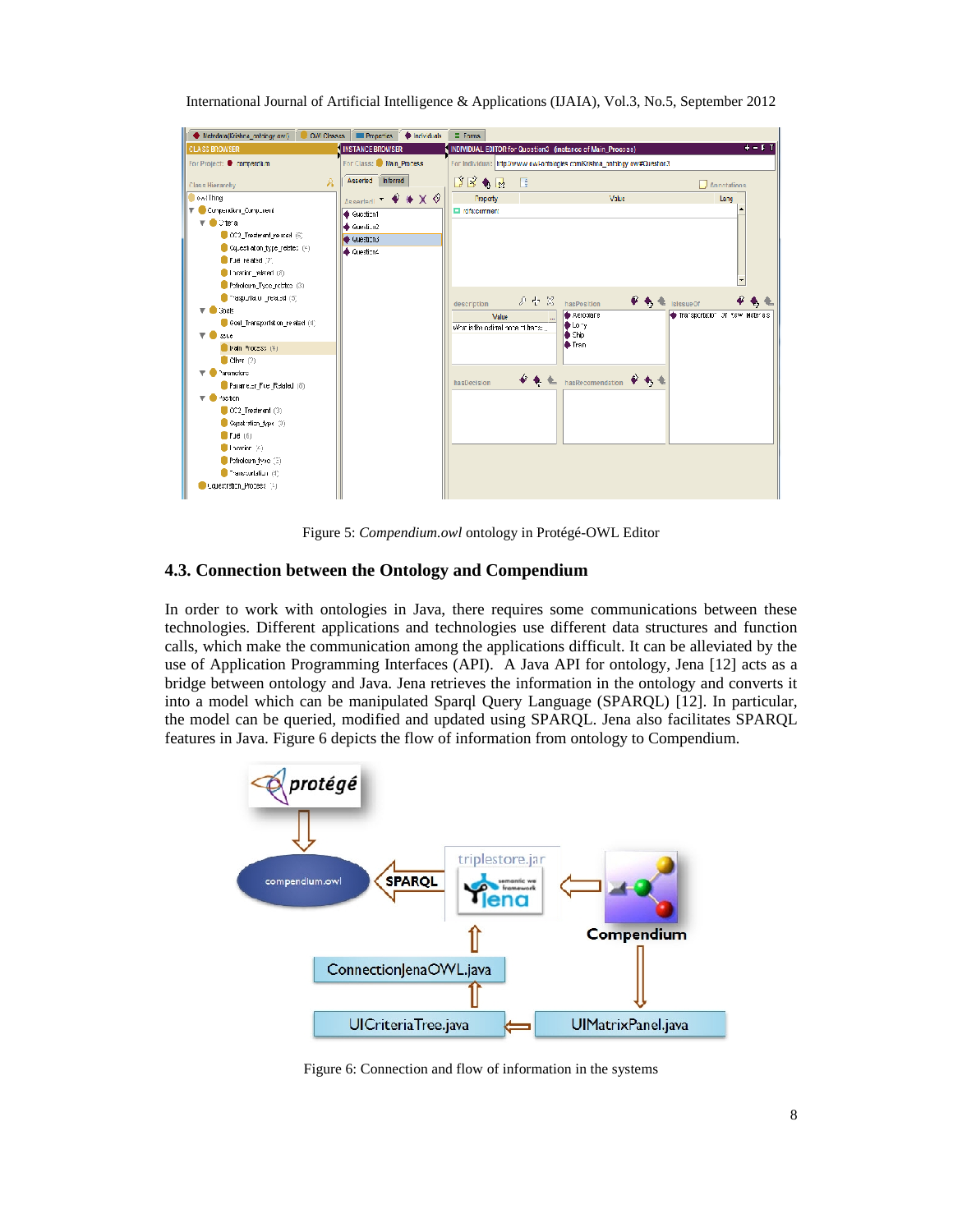In the Semantic Compendium, Jena was imported and implemented in a class called *ConnectionJenaOWL.java*, which provides three vector objects to hold information about the list of *Criteria*, *Goals* and *Parameters*. Compendium accesses this information and utilises it to render drop down lists in GUI panels. After the creation of the GUI panels to display information in trees, the vectors are modified to contain a complex data structure called *OWLData*. The *OWLData* contains categories of *Criteria, Goals* and individuals of *Criteria* and *Goals*. Figure 6 shows the structure of vectors and data produced by the class *ConnectionJenaOWL*.



Figure 7: Structure of vectors and data provided by class *ConnectionJenaOWL*

#### **4.4. Using the Ontology in Compendium**

The ontological concepts are accessed by the Semantic Compendium in order to generate various graphical user interfaces such as trees of *Criteria, Global-Parameters* and *Goals* separately. The GUI tree creation processes are similar for all three components. Therefore, only the processes involved in the creation of *Criteria* tree is described here.

During the *Criteria* selection process, a user selects the *Add Criterion* button, which creates a *UIDialog* containing an expandable tree of *Criteria*. *Criteria* are grouped under their relevant category maintaining the corresponding structure as in the ontology, and they can be expanded or collapsed as required. Clicking on a criterion selects and adds it automatically to the *Options-vs-Criteria* matrix. The criterion selection process requires the user's confirmation.

Figure 3 illustrates the structure of the *UIDialog* with the tree. The *Criteria* tree also provides an option to create a new *Criterion,* which is either created under the existing category of *Criteria* or a new *Criteria type* is created, and the *Criterion* is added under the newly created *Criteria type*. Changes made during this process are also updated in the *Options-vs-Criteria* matrix automatically. This information is also automatically updated in the working copy of the ontology for later uses.

#### **4.5. Ontology for Consistency Checking**

During this phase, the selected *Criterion* and the *Goal* in the *Goals-vs-Criteria* matrix are verified their relevancy by checking their specifications in the corresponding ontology. In particular, it ensures that the criterion is relevant enough to be considered for the goal in the matrix. In order to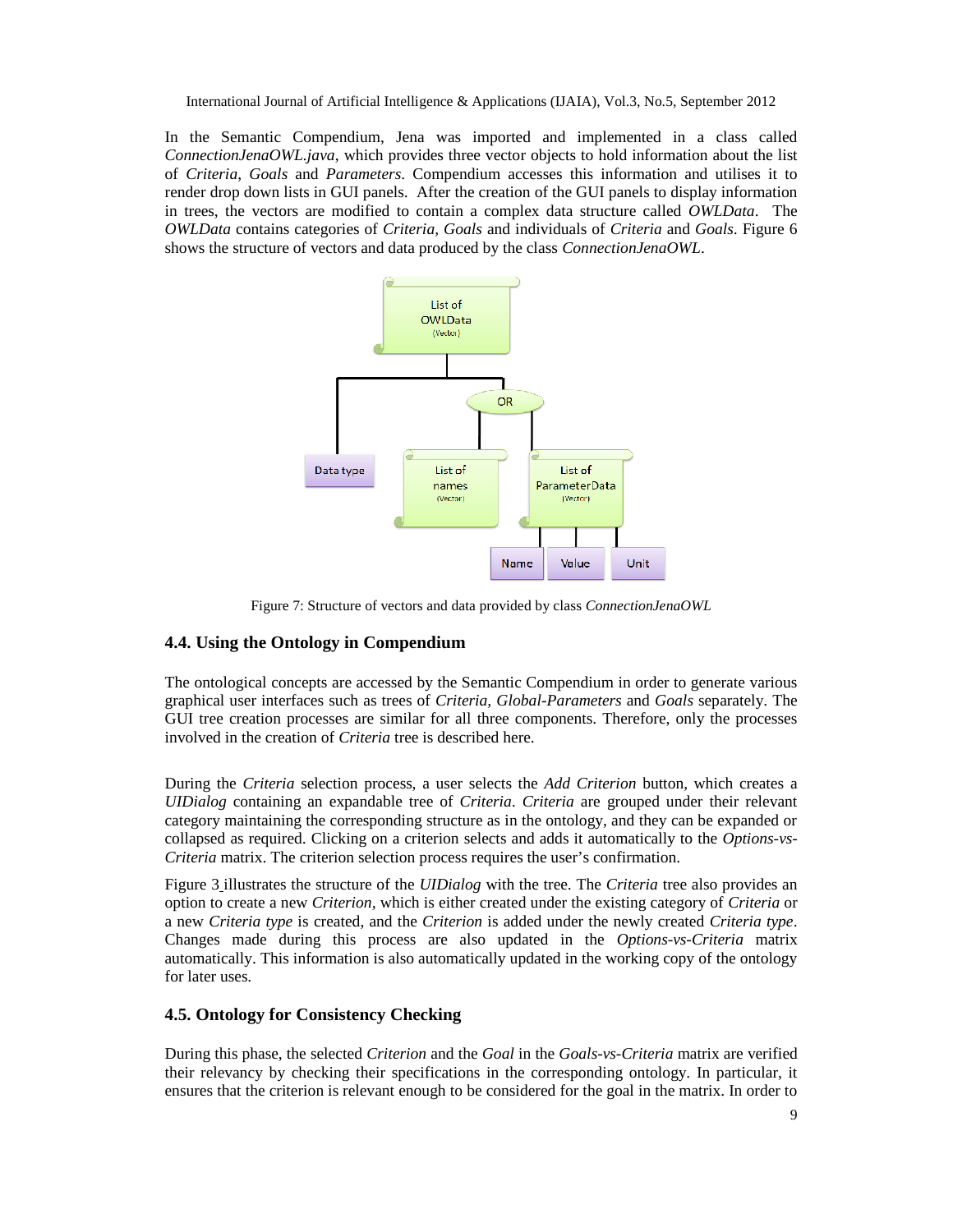achieve this, the *Goals-vs-Criteria* matrix is populated with check boxes. After clicking on *Show-Related* button, the system computes the relevancy checking and fills the relevant check-boxes with tick marks. If a check-box is filled with a tick mark, it means that the goal and the criterion belonging to the check-box are related and should be considered for further computation. Selection of relevant *Goals* and *Criteria* and filling or emptying the check-boxes with tick marks can also be achieved manually. These changes are automatically updated on the ontology and the matrix.

Figure 9 is featuring the GUI of *Goals-vs-Criteria* matrix panel and consistency checking.

The extended system also provides options to collect a list of *Criteria* from three different sources. The sources can be the current issue node in the Compendium; all the issue nodes in the currently running Compendium project; or all the issues nodes from the ontology. A list of *Criteria* from the current issue node is collected by accessing the *Options-vs-Criteria* matrix of the current issue node. Similarly, a list of all the *Criteria* in a Compendium project can be collected by accessing the matrices of all the issue nodes. Likewise, the list of *Criteria* in the ontology is collected directly from the vector provided by the class *ConnectionJenaOWL*.

#### **5. CASE-STUDY AND RESULT**

The chosen project for the case study is based on a project carried out by Keong Hann Yeoh [13]. In this case study, *Carbon-Sequestration-Process* is analysed and different alternatives are compared using Compendium. This is a decision project, which has four main issue nodes and two sub-issue nodes. For the case study, the issue node about *transportation* is selected. In this node, the issue is "*What is the optimal mode of transportation?*", which has four possible alternatives i.e. *aeroplane, lorry, ship* and *train.* After evaluating the given *Criteria*, the Compendium recommended the *lorry* as the best alternative.

Figure 8 shows the redesign of the GUI in Compendium with new features. The issue and the positions, which are being discussed, are highlighted with the yellow colour. A properties dialogbox was instantiated by double clicking an issue node. The dialog-box contains *multi-criteriadecision-matrix*, which consists of the *Options-vs-Criteria* matrix and other matrices.



Figure 8: Compendium with new features[13]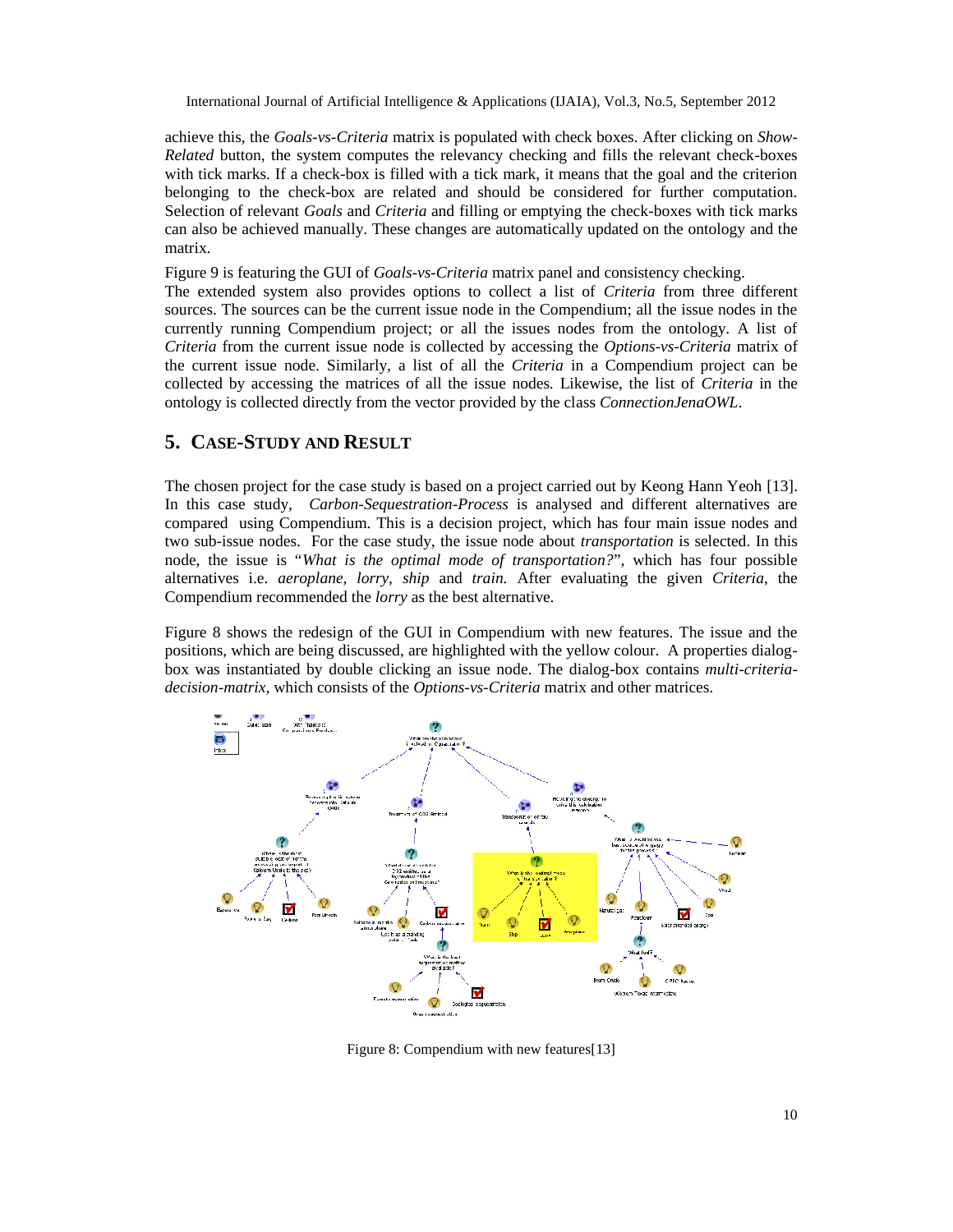In the *Options-vs-Criteria* matrix, a *Criteria-Selection-Tree* was presented. While selecting a *Criterion* called *Time-Taken* from the tree, a confirmation dialog was prompted to the user for verification. After the user verification, the *Criterion* was added to the matrix. Similarly, the *Global-Parameters* table provided a *Parameter-Selection-Tree.* In a *Parameter* selection process, the *uranium* was selected, and a confirmation dialog was presented to the user. The selection was verified and was added to the matrix. A *Parameter* contains two attributes i.e. *value* and *unit*. Likewise, in the *Goals-vs-Criteria* matrix, a *Goals-Selection-Tree* was instantiated with a confirmation dialog in order to select a *Goal***,** called *Sustainable-Energy,* from the tree, and the *Goal* was added to the matrix.

For the consistency test, a button labelled *Show-Related* in the *Goals-vs-Criteria* matrix panel helped to check whether it would tick the all the relevant check boxes if the *Goals* and *Criteria* were related. We received the expected result with check boxes and tick marks.

Figure 9 illustrates the process with a confirmation dialog.

|    | $\overline{\mathbf{x}}$<br><b>Cinals vs Criteria Matrix</b> |                                    |         |                           |                                     |                 |                  |
|----|-------------------------------------------------------------|------------------------------------|---------|---------------------------|-------------------------------------|-----------------|------------------|
|    | Good's                                                      | $\mathcal{A}$ dc                   | Hemove  |                           |                                     |                 |                  |
|    |                                                             | Criteria                           |         | Sustan able en            | Ell ective use. .   Viable location |                 | Economical trial |
|    |                                                             | Carbon emissions<br>Intrastructure |         | ⊵                         |                                     | ₹               | ☑                |
|    | <b>Criteria</b>                                             | <b>Drachinality</b>                |         | ы                         |                                     | v               |                  |
|    | Add                                                         | <b>Humning cost</b><br>Time taken  |         | ╞                         |                                     |                 | ᇦ                |
| ٦H |                                                             |                                    |         |                           |                                     |                 |                  |
| ٦d | hemove                                                      |                                    |         |                           |                                     |                 |                  |
|    | Removeral triterial                                         |                                    | Message |                           |                                     | $\vert x \vert$ |                  |
|    | <b>Table</b>                                                |                                    |         |                           |                                     |                 |                  |
|    | Show related.                                               |                                    |         | Related cells are checked |                                     |                 |                  |
|    | Show onter a from OWL                                       |                                    |         |                           | UК.                                 |                 |                  |
|    | Show criteria used in this project.                         |                                    |         |                           |                                     |                 |                  |
|    | Show or terial used in this issue.                          |                                    |         |                           |                                     |                 |                  |
|    | stun                                                        |                                    |         |                           |                                     |                 |                  |
|    |                                                             |                                    |         |                           |                                     |                 |                  |
|    |                                                             |                                    |         |                           |                                     |                 |                  |
|    |                                                             |                                    |         |                           |                                     |                 |                  |
|    |                                                             |                                    |         |                           |                                     |                 |                  |
|    |                                                             | Cusa                               |         |                           | $+$                                 |                 |                  |

Figure 9: *Goals-vs-Criteria* matrix and consistency checking

All the changes during these processes were updated in the system automatically, which was checked by opening the ontology in Protégé editor. The newly updated entities such as classes, individuals and properties, were thoroughly analyzed. The individual called **Viable\_Location** was under the class named **Transportation\_Related.** The individual had an object property called **hasCriteria**. Values of the property were checked to see whether there was any updated information. The values were found as **Infrastructure\_Availability** and **Practicality***.* The result confirmed that the information accessing and updating between Compendium and ontology had been successful, and the consistency checking process was performed accurately.

## **6. CONCLUSION AND FUTURE WORK**

Compendium is a useful software tool, which is being used in dialogue mapping and to support the decision process. Compendium is evolving, as more and more features and functionalities are expected and being developed. One of the examples of added functionality was the integration of *Options-vs-Criteria* matrix in Compendium extending the previous system [4]. Further extension of the matrix with added semantics to guide users through the creation, manipulation and update has been desired in the engineering design processes. Implementation of Semantic Web technologies in the system can provide Compendium with additional adaptability and re-usability.